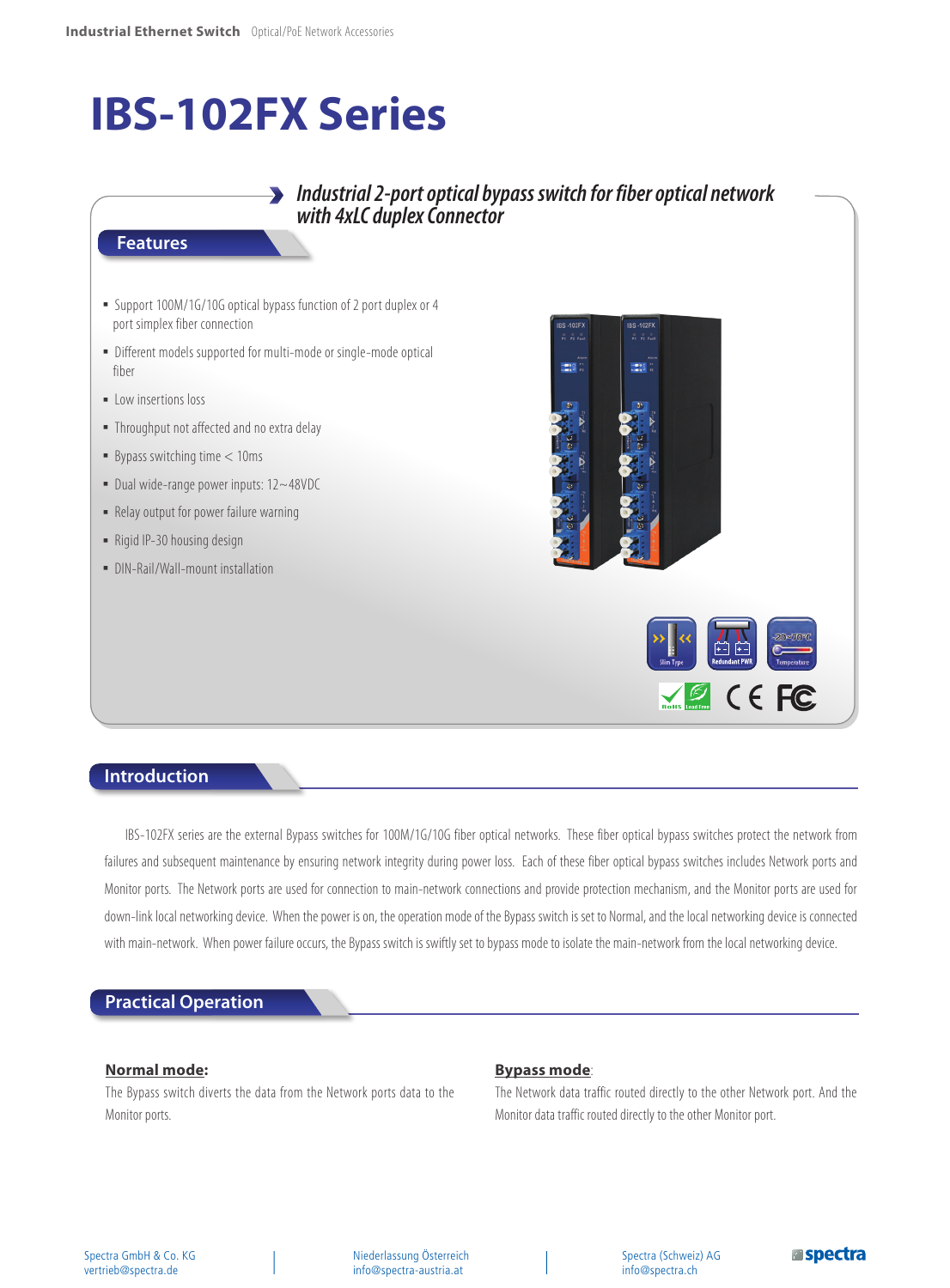



(Unit=mm)

Niederlassung Österreich info@spectra-austria.at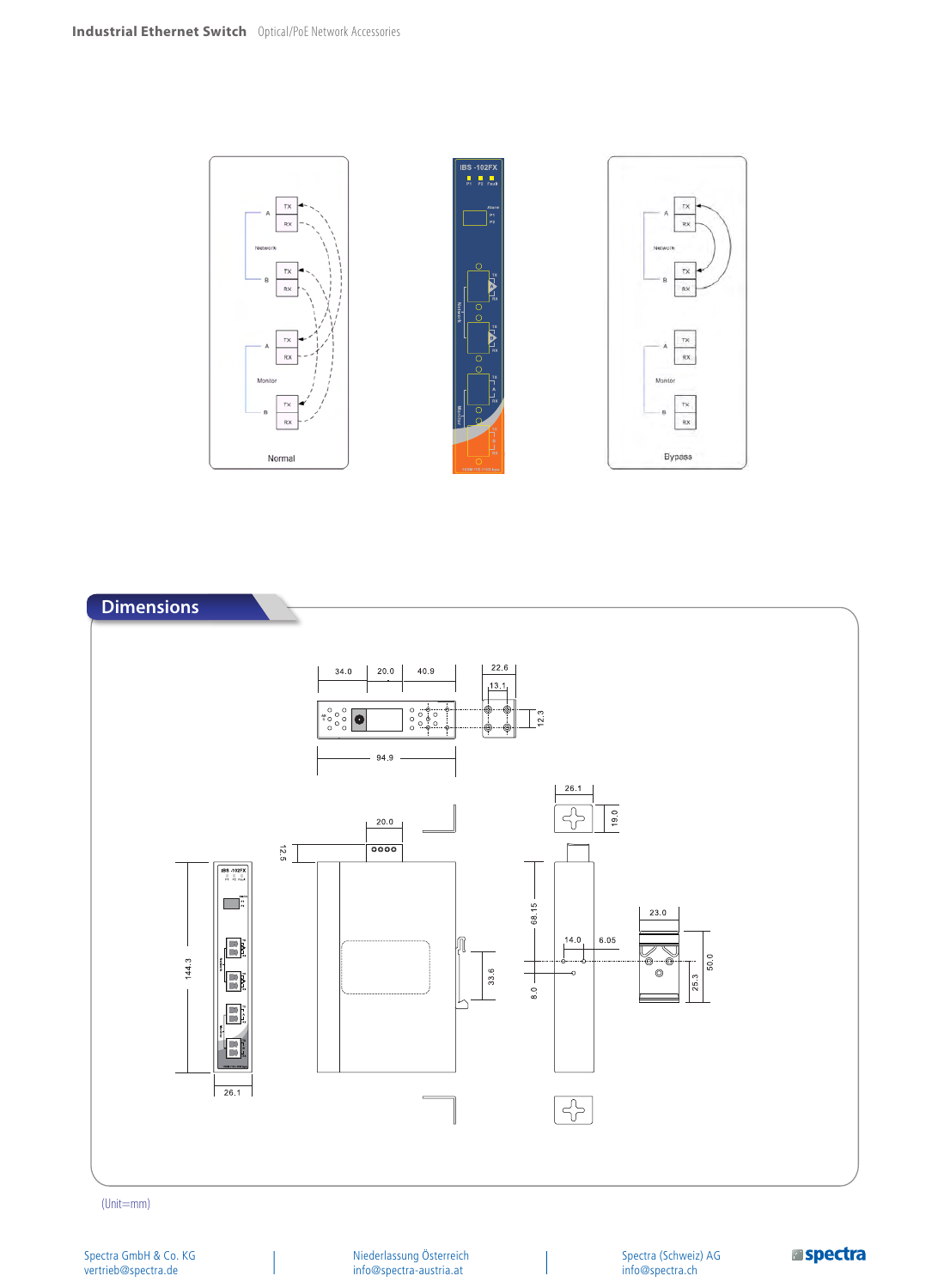# **Specifications**

| <b>ORing Bypass Switch Model</b>               | IBS-102FX-SS-LC                                                                                                             | IBS-102FX-MM-LC                    |  |  |
|------------------------------------------------|-----------------------------------------------------------------------------------------------------------------------------|------------------------------------|--|--|
| <b>Physical Ports</b>                          |                                                                                                                             |                                    |  |  |
| LC connector                                   | 4 Duplex Single-mode LC connector                                                                                           | 4 Duplex Multi-mode LC connector   |  |  |
| <b>Fiber Ethernet</b>                          |                                                                                                                             |                                    |  |  |
| <b>Optical Fiber</b>                           | Single-mode: 9/125µm                                                                                                        | Multi-mode: 50/125µm or 62.5/125µm |  |  |
| <b>Operating Wavelength</b>                    | $1260 \sim 1570$ nm                                                                                                         | $780 \sim 1350$ nm                 |  |  |
| Insert loss                                    | 1.6 dB                                                                                                                      | $< 1.0$ dB                         |  |  |
| Switch time                                    | < 10ms                                                                                                                      |                                    |  |  |
| <b>DIP Switch Settings</b>                     |                                                                                                                             |                                    |  |  |
| DIP Swicth No.1                                | Power-1 failed warning detection - (On) relay enable (Off) relay disable                                                    |                                    |  |  |
| DIP Switch No.2                                | Power-2 failed warning detection - (On) relay enable (Off) relay disable                                                    |                                    |  |  |
| <b>LED Indicators</b>                          |                                                                                                                             |                                    |  |  |
| Power indicator                                | Green: power LED x 2.                                                                                                       |                                    |  |  |
| Normal indicator                               | Green On : Operated in normal mode                                                                                          |                                    |  |  |
| <b>Fault indicator</b><br><b>Fault contact</b> | Amber : Indicates power failure occurred                                                                                    |                                    |  |  |
| Relay                                          | Relay output for power failure warning                                                                                      |                                    |  |  |
| Power                                          |                                                                                                                             |                                    |  |  |
| Input power                                    | Dual 12~48 VDC power inputs at DC-Jack and 4-pin terminal block                                                             |                                    |  |  |
| Power consumption (Typ.)                       | 2.7 Watts                                                                                                                   |                                    |  |  |
| Overload current protection                    | Present                                                                                                                     |                                    |  |  |
| <b>Reverse Polarity</b>                        | Present on terminal block                                                                                                   |                                    |  |  |
| <b>Physical Characteristics</b>                |                                                                                                                             |                                    |  |  |
| Enclosure                                      | $IP-30$                                                                                                                     |                                    |  |  |
| Dimensions (W x D x H)                         | 26.1(W) x 94.9(D) x 144.3(H) mm (1.03 x 3.74 x 5.68 inch.)                                                                  |                                    |  |  |
| Weight (g)                                     | 405q                                                                                                                        |                                    |  |  |
| <b>Environmental</b>                           |                                                                                                                             |                                    |  |  |
| <b>Storage Temperature</b>                     | -40 to 85°C (-40 to 185°F)                                                                                                  |                                    |  |  |
| <b>Operating Temperature</b>                   | -20 to 70°C (-4 to 158°F)                                                                                                   |                                    |  |  |
| <b>Operating Humidity</b>                      | 10% to 90% Non-condensing                                                                                                   |                                    |  |  |
| <b>Regulatory Approvals</b>                    |                                                                                                                             |                                    |  |  |
| EMI                                            | FCC Part 15, CISPR (EN55022) class A                                                                                        |                                    |  |  |
| EMS                                            | EN61000-4-2 (ESD), EN61000-4-3 (RS), EN61000-4-4 (EFT), EN61000-4-5 (Surge), EN61000-4-6 (CS), EN61000-4-8,<br>EN61000-4-11 |                                    |  |  |
| Shock                                          | IEC60068-2-27                                                                                                               |                                    |  |  |
| <b>Free Fall</b>                               | IEC60068-2-32                                                                                                               |                                    |  |  |
| <b>Vibration</b>                               | IEC60068-2-6                                                                                                                |                                    |  |  |
| MTBF (Hours) (MIL-HDBK-217F2, GB, GC, 25°C)    | 1,246,758                                                                                                                   |                                    |  |  |
| Warranty                                       | 1 year                                                                                                                      |                                    |  |  |